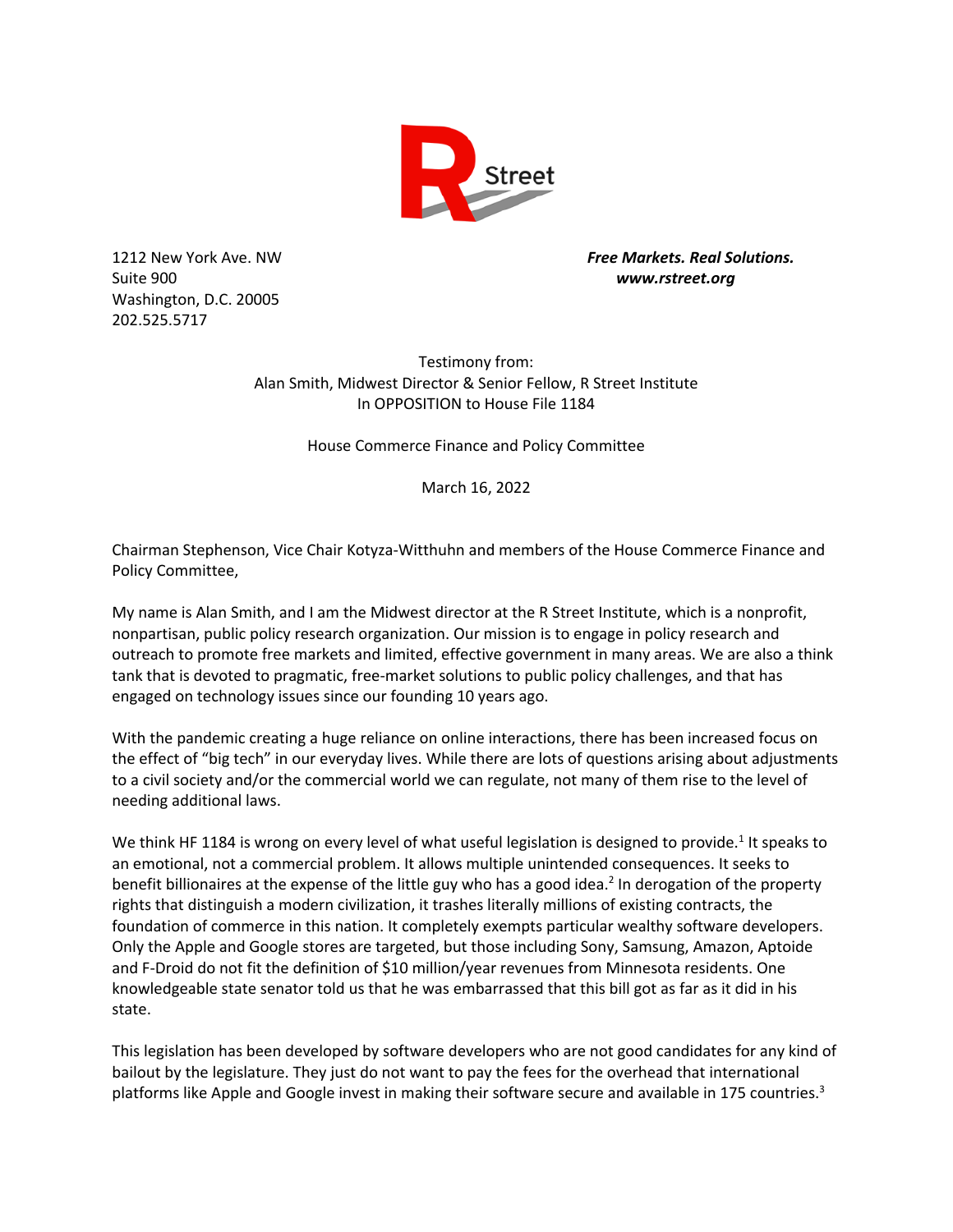They can currently market their entertainment and computer match-making software over the internet outside of the popular app stores.

The commission that the volume users pay now in part inures to the benefit of small developers, who have formed a coalition to resist this legislation. The mid-level and small developer coalition has a letter that has been distributed to committee members, so I will not elaborate here except to point out that the letter is signed by, among others, the American Consumer Institute, Independent Women's Forum, Hispanic Leadership Fund, Center for Freedom & Prosperity, National Taxpayer's Union, Competitive Enterprise Institute, NetChoice, Information Technology & Innovation Foundation, Americans for Prosperity, Taxpayers Protection Alliance, Innovation Economy Institute and the Chamber of Progress.4

Minnesota's proposed law also allows any app developer to collect payments from its own system to avoid the commission currently paid to the host store. When downloading from the Apple store, for instance, a customer has the advantage of knowing that Apple and Google Play check every application that they offer for download against malicious software and security.<sup>5</sup> Mandating that the digital distribution platforms accept "side-loaded" apps from other sources decreases security, threatens privacy and is, in that sense, anti-consumer.

As seen from the list above, many organizations specifically built to analyze and shape public policy from different perspectives have weighed in against the idea that large successful platforms like Apple and Google must take all comers and further subsidize their distribution. This legislation has many features of laws that give government-managed economies a sour taste for many of their citizens. A good question to be asked is: "Why should the legislature be engaged here?" We urge the committee to reject HF 1184.

Respectfully submitted,

Alan Smith Midwest Director/ Senior Fellow R Street Institute asmith@rstreet.org (614) 893-9999

 $<sup>1</sup>$  HF 1184, "A bill for an act relating to commerce; prohibiting app stores from requiring developers to use a</sup> specific app store or in-app payment system," 92<sup>nd</sup> Legislature.

https://www.revisor.mn.gov/bills/text.php?session=ls92&number=HF1184&session\_number=0&session\_year=202 1&version=list.

<sup>2</sup> Morgan Reed, "HB2005 would benefit billionaires at expense of Arizona developers," *Arizona Capitol Times*, March 3, 2021. https://azcapitoltimes.com/news/2021/03/03/hb2005-would-benefit-billionaires-at-expense-ofarizona-developers.

<sup>&</sup>lt;sup>3</sup> "Apple Services now available in more countries around the world," Apple, April 21, 2020. https://www.apple.com/newsroom/2020/04/apple-services-now-available-in-more-countries-around-the-world.